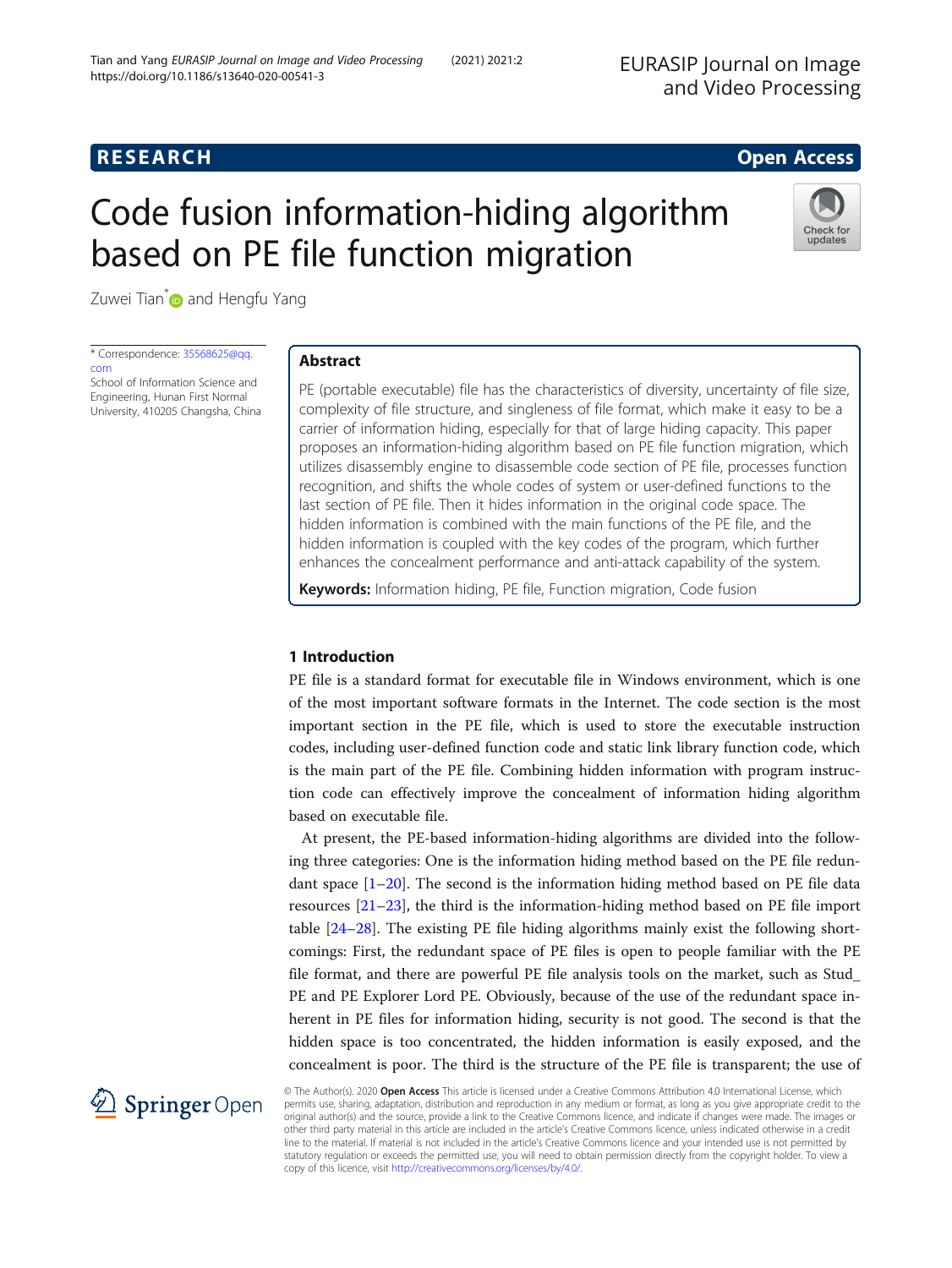PE files structure characteristics to hide information, once the transformation of its structural characteristics, hidden information will be destroyed. Fourth, the hidden information is not combined with the program function, there is no close association with the program itself, the hidden information and program instruction code is low coupling, the ability to resist deletion, modification, filing, and other attacks is poor [[29](#page-11-0)–[31](#page-11-0)].

This paper proposes a highly concealed information-hiding algorithm based on the migration of PE file code section functions, which enhances concealment and improve the system's anti-attack capability, on the basis of fully analyzing the characteristics of PE file code section. First, through the disassembling engine disassemble PE file code section, the function recognition algorithm is used to identify the standard functions in the program, and then the function modules in the program are migrated to the redundant space or the last section of the code section. In this way, the hidden information and program instruction code closely combined, greatly improve the system's concealment and anti-attack ability.

The rest of the paper is organized as follows: In section 2 analyses the structure of the PE file code section. Section [3](#page-2-0) describes the proposed method. Section [4](#page-8-0) is experimental results and discussion. Finally, section [5](#page-9-0) summarizes the paper.

# 2 PE file code section anatomy

# 2.1 Key data structures of code section

The section name of the code section in the PE file is generally .code (or .txt, which is related to the compiler), and its property value is 0x60000020, indicates that the section is executable and readable, and contains instruction codes, which is generally located next to the section table. It is the first section of the PE file, in front of other sections. The data structure related to the code section is VirtualSize field, VirtualAddress field, PointerToRawData field, and SizeOfRawData field.

When the PE file is loaded, the loader of the Windows operating system continuously reads SizeOfRawData bytes of data, the entire section of code data, from the PE file offset to the position of PointerToRawData, and maps it to memory.

#### 2.2 Data organization of code section

The field value PointerToRawData in the code section table indicates the offset address of the code section in the disk file, and SizeOfRawData indicates the amount of disk space taken up by the code section after the file is aligned, as the disk file space is generally aligned by 512 bytes. The space that the code section actually occupies (the value of SizeOfRawData) is larger than the value of VirtualSize (unaligned), thus creating the redundant space of the code section, and the difference between the value of SizeOfRawData and VirtualSize is the size of the redundant space of the code section. In the code section, the redundant space is filled with 0. Setting  $S_r$  as the size of the redundant space for the section:

$$
S_r = SizeOf RawData - VirtualSize
$$
\n(2.1)

Figure [1](#page-2-0) is the code section structure of the PE file generated by the VC++ compiler.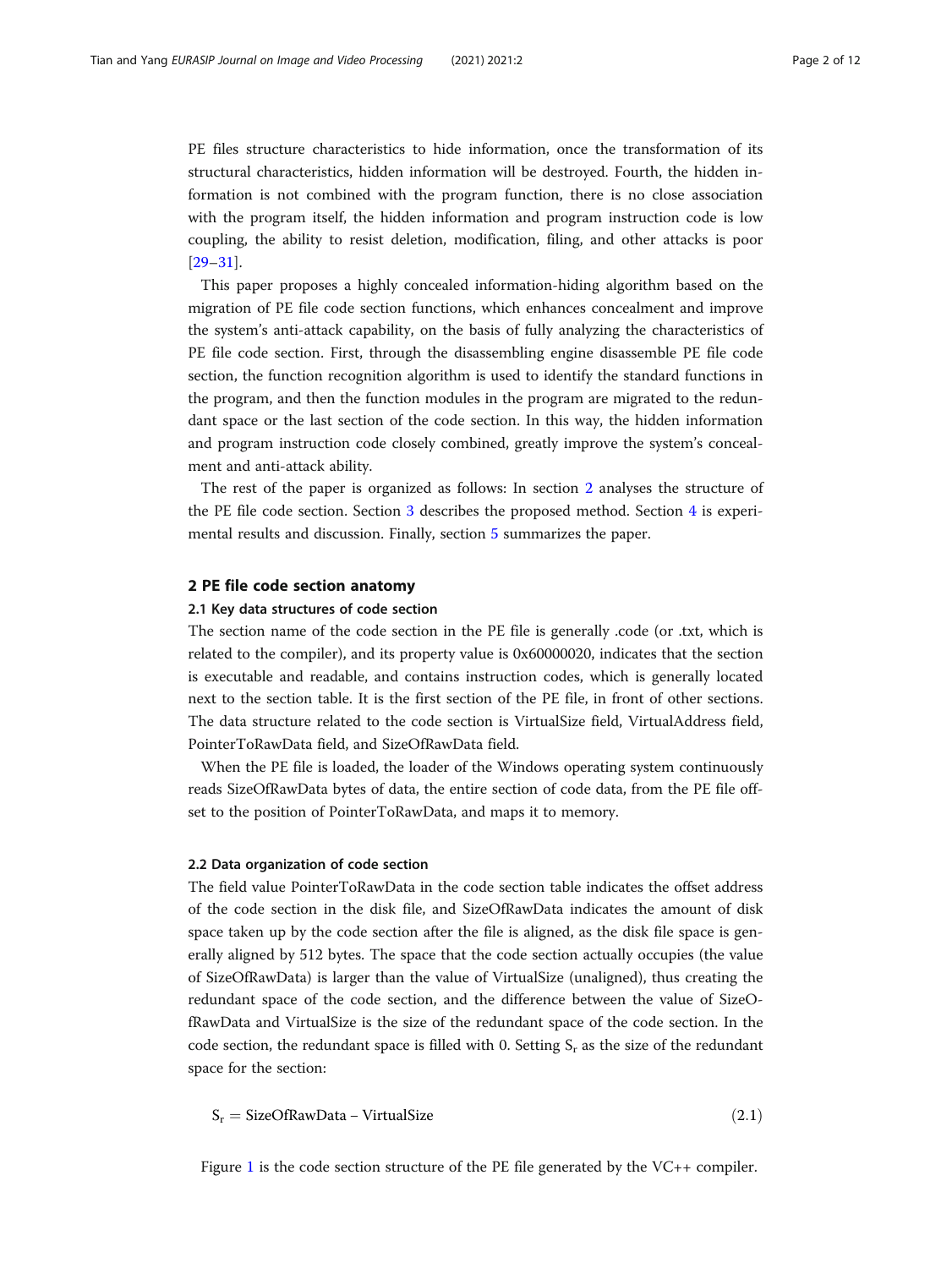<span id="page-2-0"></span>

|                                          | Static library function code area |  |  |  |  |
|------------------------------------------|-----------------------------------|--|--|--|--|
|                                          | User function code area           |  |  |  |  |
|                                          | Import function jump table area   |  |  |  |  |
|                                          | Code section redundant area       |  |  |  |  |
| Fig. 1 Code section structure of PE file |                                   |  |  |  |  |

# 2.3 Determination of the entry address of program

In general, when the PE file is loaded by the Windows operating system loader, the code section is loaded onto the 0x00401000 address (the value of ImageBase plus the value of VirtualAddress), AddressEntryOfPoint of the HEADER32 structure indicates the address of the program executable code entry point, that is, the RVA of the first instruction to be executed in the PE file, and its value plus the base address in the PE file memory, is the starting virtual address of the entry function of the program when it runs. For example, the AddressEntryEntryPoint value of a PE file is 0x0001120D, the entry address of the program is 0x0041120D. Some of the programs that insert code into PE files are to modify the address here to point to their own code, and then jump back after being executed.

The IAT is located before the module entry point in the .text segment (IAT table is actually a collection of jump instructions). When the Windows loader loads the executable program into the address space of the process, the actual memory address for each import function is determined, and the IAT table is also determined.

# 3 Proposed method

In this section, we depict the proposed information-hiding scheme using PE file function migration, and then it hides information in the original code space.

There is usually at least a code section in a PE file, which holds executable code. The function of a program is achieved by executing instructions in a code section. Therefore, hiding information in the PE file code section by combining hidden information with instruction code, which can effectively improve concealment and anti-offensive. But directly hiding the information in the PE file code section, some of the hidden information will be converted into some extremely abnormal instructions when being disassembled, which is easy to arouse the suspicion of attackers. In order to improve the resistance to disassembly and other reverse analysis tools, we will convert hidden information to instructions, disguised as a function (functionalization), embedded into the code section. The hidden information and PE file executable code are integrated, which improves the concealment. At the same time, in order to solve the problem of over-concentration of hidden information, a method of migrating one or more functionally independent modules (functions) in the executable code of PE files to redundant spaces in the code section is proposed, and the information is hidden between the normal function instruction code, so that the hidden information and PE file executable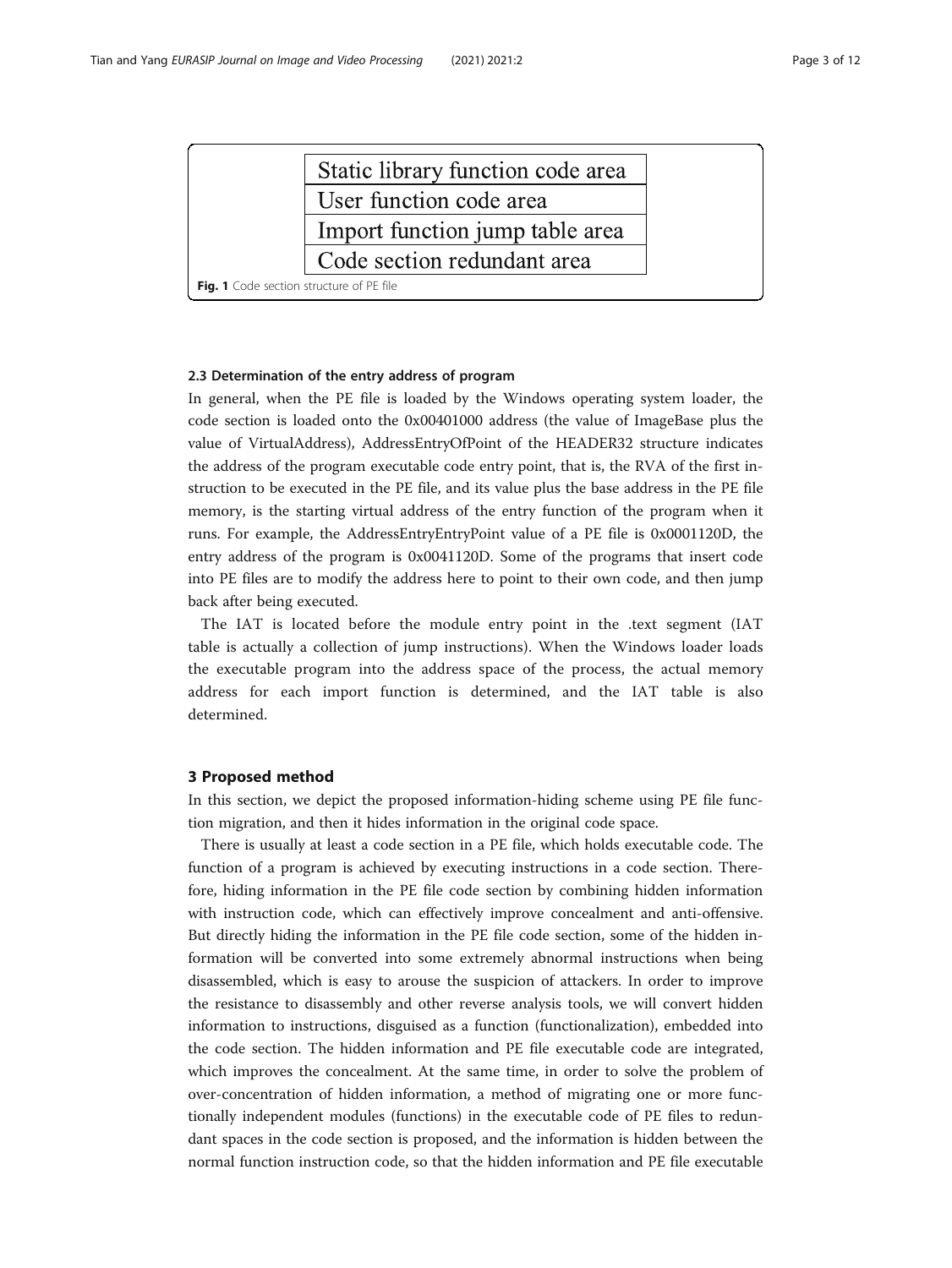code are closely integrated. It further enhances the concealment and security of the system.

# 3.1 Disassembly algorithm

The principle of disassembly software is to first identify the format of the executable file, distinguish the code and data, determine the file offset address at the entry point of the code section, then utilize the knowledge of lexical analysis and grammar analysis to analyze, decode according to the instruction format of the X86 architecture, and finally output the corresponding assembly instructions.

Disassembly technology can be divided into static disassembly and dynamic disassembly. Static disassembly refers to the conversion of the target program into the corresponding assembly language program without executing the target program. Dynamic disassembly refers to tracking the execution of the target program, in the process of execution disassembling the target program. One advantage of static disassembly is that the entire target program can be processed at once, while dynamic disassembling can only handle the parts to which the target program is executed. Currently, the commonly used disassembly tool software are IDA Pro, Ollydbg, Win32Dasm, SoftICE, Windbg, etc.

### 3.2 Design and implementation of disassembler

The role of the disassembling engine is to translate machine codes into assembly instructions. Developing an excellent disassembly engine requires an in-depth understanding of machine instruction coding for Intel's X86 architecture, with a long development cycle. Common open-source disassembling engines are udis86, Proview, ade, xde, etc. [[28\]](#page-11-0). OllyDbg's own disassembling engine is also relatively powerful, but its instruction set is incomplete and does not support MMX and SSE well.

We use Udis86 to build a disassembler, the main steps of which are as follows:

Step 1: Deploy the code and header files of the Udis86 disassembling engine to the system or directly into the project, refer to the "udis86.h" header file. Step 2: Define an Udis86 object (ud\_t ud\_obj), set disassembly mode to 32 bits, set the instruction format for intel instruction format, set the start address of the first instruction, set the input source, which can be memory, or use ud\_set\_input\_ file is set directly to file input and other initialization work. Step 3: Looping, disassembling all the instructions in the input source. Step 4: To carry out instruction analysis. Step 5: Record the results of instruction analysis.

The result of disassembly is the same as that of OllyDbg using the built disassembler to disassemble the writing board program of the system (write.exe). The high-quality disassembler is the basis for further function recognition.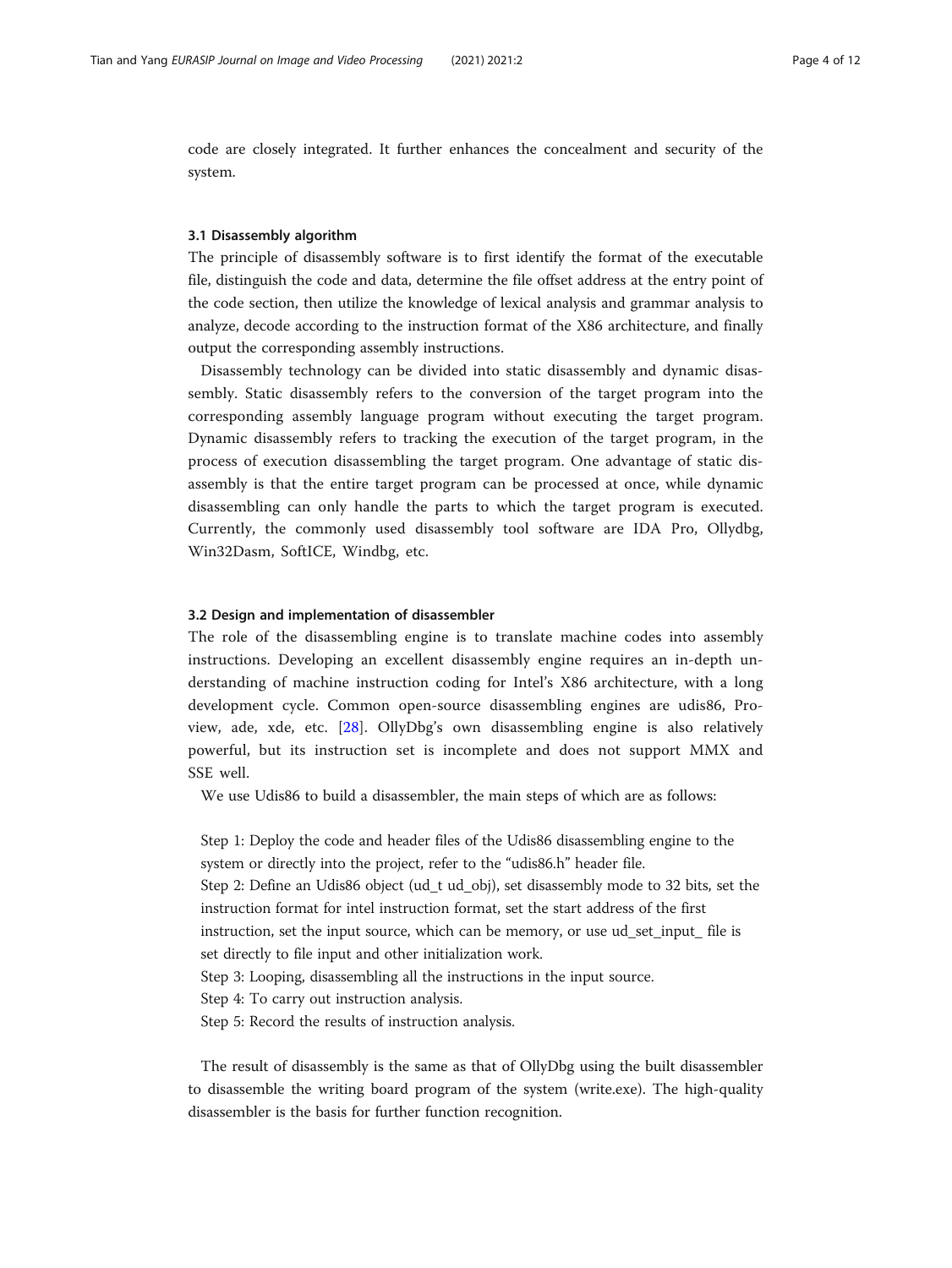#### 3.3 Function identification and location

In the process of application programming, modular programming is usually adopted. According to the top-down method, the program is broken down into many functional independent modules, each independent module is implemented by a function. In order to implement some complex functions, a large number of library functions are provided by the system, including static link library functions and dynamic link library functions. Static link library functions include system library functions and dedicated library functions. During compiling and linking, just like the user-defined function, the code will be linked to the target code of the executable program. For the dynamic link library function called, the target code is not in the executable file but in a DLL file. According to statistics, library function code accounts for an average of 50-90% of the target code in programs written by advanced languages [[32\]](#page-11-0).

In order to further improve concealment and integrate hidden information with the program's key function code, we propose an information-hiding algorithm for migrating function code, and the recognition and location of functions is the basis for this algorithm.

After disassembling the target program code section, according to the compilation principle and the specification of the function call, the starting address of the function module is generally the value of the address expression after the CALL instruction, that is, if there is an instruction CALL ADDR in the assembly code, there must be a function module with ADDR as the starting address. The function module ends with the RET instruction. Since there may be multiple exits in the function module (multiple RET instructions), according to the characteristics of the function, the end address of the function can be determined by the following algorithm:

Function: Determine the end address of function module. Input: Starting address of the function module (F\_begin). Output: End address of the function module (F\_end).

The algorithm is described as follows:

1. begin

- 2. F temp=F begin
- 3. Find address of the first RET instruction from F temp.
- 4. F end=F ret
- 5. if from F begin to F end without JMP instruction then return F end
- 6. else find F jmp (JMP with maximum address) from F begin to F end
- 7. if F\_jmp SF\_end return F end 8. F temp= F jmp  $9.$  goto  $3$
- $10.$  end

Through the address expression after CALL instruction and the above algorithm, the start address and the end address of a function module can be determined, and the length of the function instruction code can be calculated.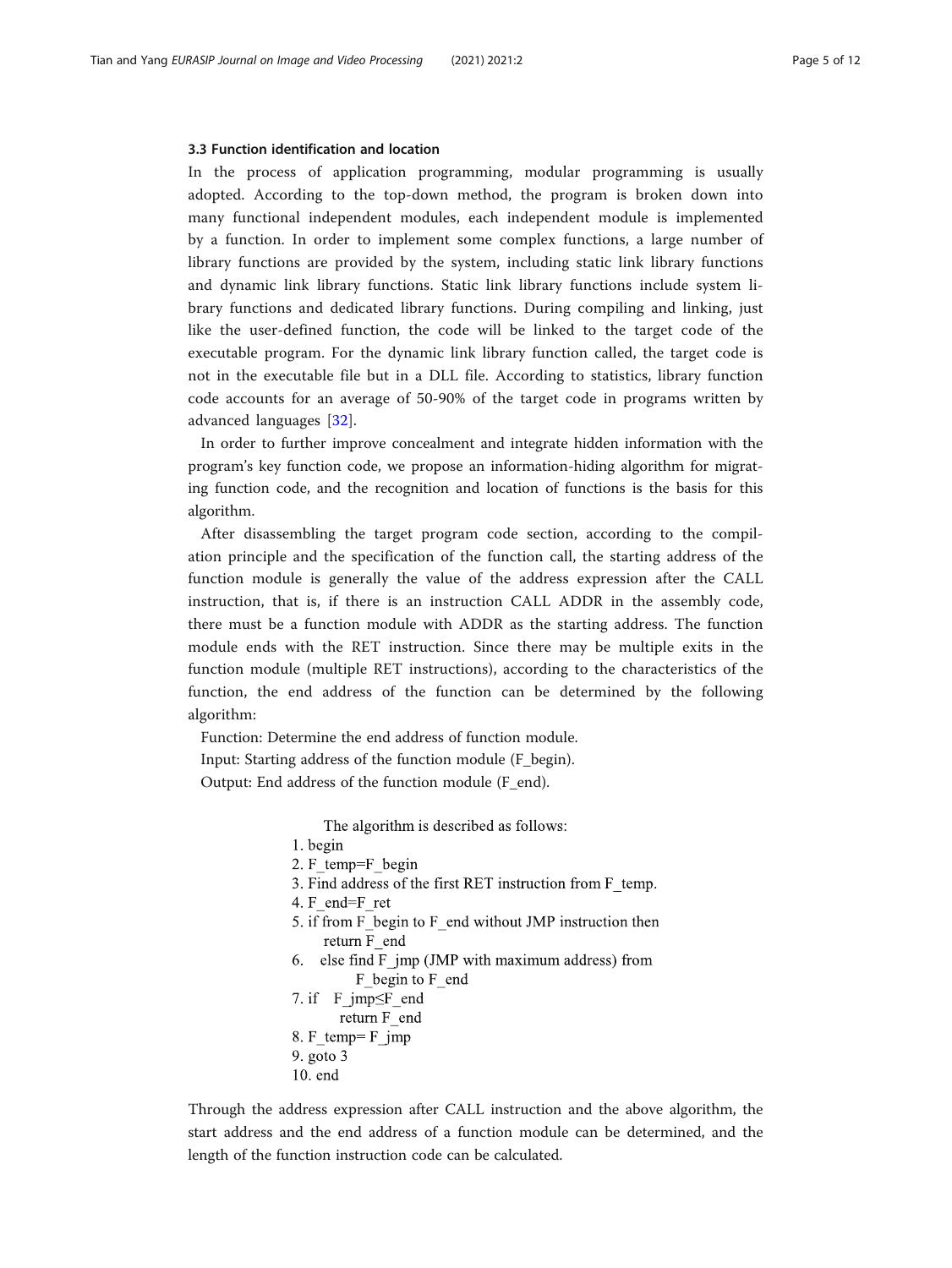Using this algorithm to test the function of notepad.exe and thunder program thunder.exe, the experiment shows that 59 functions can be effectively identified from "notepad.exe" program, and 4086 functions can be effectively identified from "thunder.exe" program. It can meet the needs of migration function well (Table 1). Because the purpose of function recognition in our system is to migrate function to implement information hiding, we have simplified the function recognition algorithm, for some special functions and functions with short code, will be ignored in the algorithm, which does not affect the effectiveness of the algorithm and information hiding. If the amount of information to hide is large, you can hide the information in the extended function area by extending the length of the migrated function, or, after the information to be hidden is functionalized, stored in the last section of the PE file, scattered between the two migrated functions.

### 3.4 Function migration

In order to closely combine the hidden information with the instruction code of the executable, we propose an information-hiding algorithm for function migration that hides the information in the storage area of the original function module by migrating the function module in the target program to the last section. Function recognition is the basis for function migration, locating function by function recognition, and determining the file addresses of function (including function start address and end address) in disk file, relative virtual addresses and length of function, then correcting the relevant instructions in the function module and overwriting the relevant property values of the PE file. The migration of functions can be implemented. Because the target program code section at the time of the link holds the static library function code that is called first, followed by the code for the user-defined function. In order to improve concealment, user-defined functions are preferred when selecting the migrated functions.

| <b>Filename</b> | File size<br>(bytes) | <b>Function sequence</b><br>number | <b>Function size</b><br>(bytes) | <b>Function</b><br>address range | Relative virtual<br>address range |
|-----------------|----------------------|------------------------------------|---------------------------------|----------------------------------|-----------------------------------|
| notepad.exe     | 5632                 |                                    | 126                             | D5D-DDA                          | 195D-19DA                         |
|                 |                      | 2                                  | 85                              | OFE8-103C                        | 1BE8-1C3C                         |
|                 |                      | 3                                  | 394                             | 1173-12FC                        | 1D73-1EFC                         |
|                 |                      | $\overline{4}$                     | 346                             | 36F9-3852                        | 42F9-445A                         |
|                 |                      | 5                                  | 496                             | 4D49-4F38                        | 594C-5B3B                         |
|                 |                      | .                                  | .                               | $\cdots$                         | .                                 |
| thunder.exe     | 1808176              | 1                                  | 203                             | 1C36-1D00                        | 1C36-1D00                         |
|                 |                      | 2                                  | 152                             | 1D01-1D98                        | 1D01-1D98                         |
|                 |                      | 3                                  | 1648                            | 21D5-2844                        | 21D5-2844                         |
|                 |                      | 4                                  | 206                             | 2FE4-30B1                        | 2FE4-30B1                         |
|                 |                      | 5                                  | 218                             | 359F-3678                        | 359F-3678                         |
|                 |                      | .                                  | $\cdots$                        | .                                | .                                 |

Table 1 Example of function recognition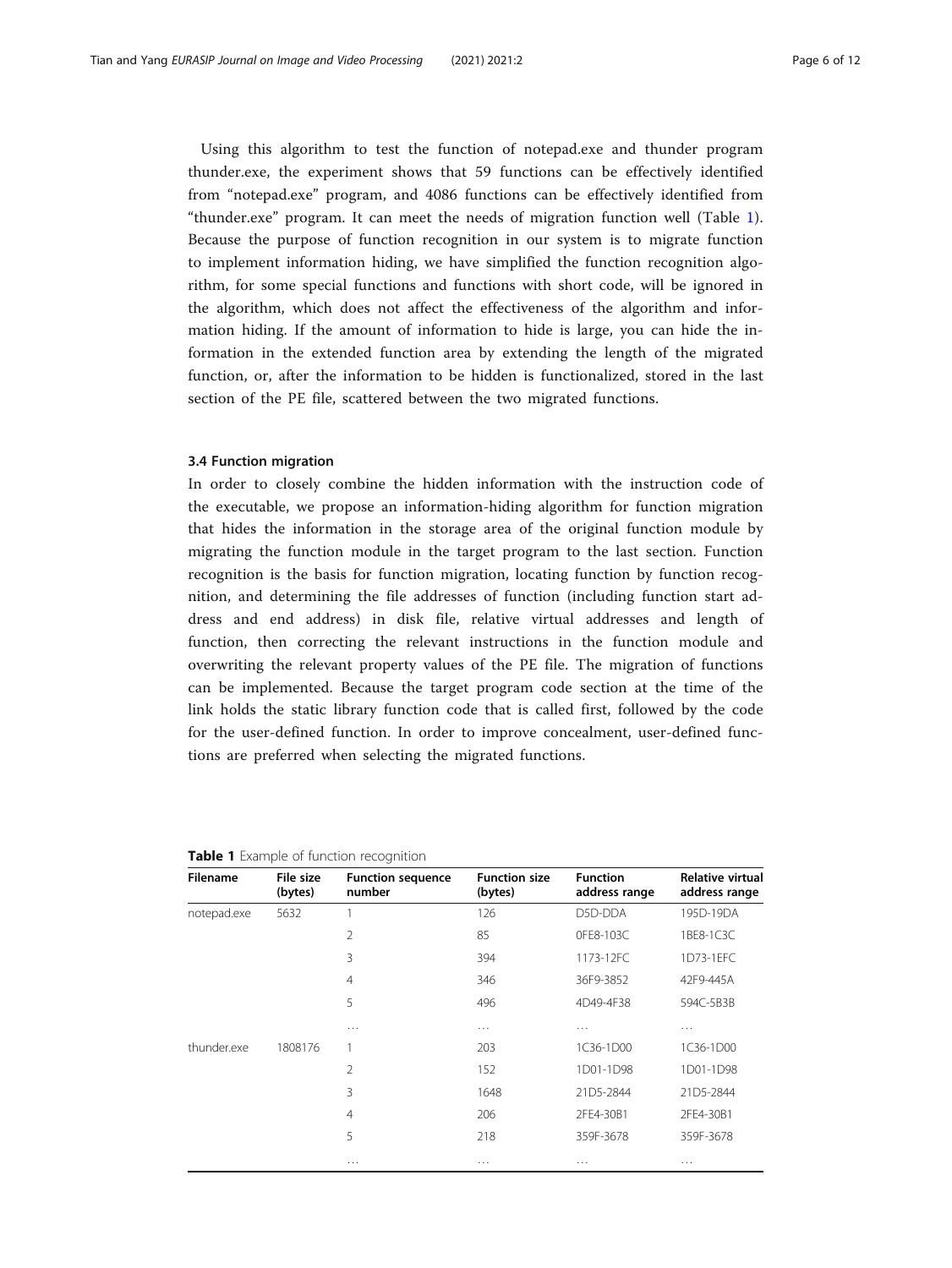Let  $\text{OFFSET}_{\text{old}}$  and  $\text{OFFSET}_{\text{new}}$  represent original offset and new offset of the call instruction, respectively.  $RVA_{old}$  indicates the relative virtual address before the CALL instruction being migrated. RVA<sub>new</sub> indicates the relative virtual address after the being migrated.  $SECTION_{old}$  and  $SECTION_{new}$  represent the actual size of the section before and after the migrated function (VirtualSize), and len(P) represents the length of the P function instruction code, respectively.

The main steps of the function migration algorithm are as follows:

Step 1: The function is located by the function recognition algorithm, and the selected function module to be migrated is read into memory.

Step 2: Locate at the end of the last section (the PointerToRawData value of the last section plus the value of the actual size of the last section, VirtualSize), write the starting address of the function to be migrated (located through that address when extracting information), and then write the instruction codes of the function to be migrated.

Step 3: Fix the address value in the CALL instruction inside the function after being migrated.

$$
OFFSET_{new} = OFFSET_{old} + RVA_{old} - RVA_{new}
$$
\n(3.1)

Step 4: Fix the size of the section and align the SizeOfRawData value of the section by FileAlignment.

$$
SECTION_{\text{newsize}} = SECTION_{\text{oldsize}} + \text{len}(P) + 4 \tag{3.2}
$$

Step 5: Fix the PE file mirror size, mirror size is aligned according to the value of SectionAlignment.

Step 6: Change the section property to executable.

Step 7: Set the relocation table size to 0.

Step 8: Write a jump instruction at the beginning of the original function, which jumps to the start address of the migrated function.

It ensures that the function migration does not affect the function of the program through function migration and modifying the migrated function, so that the area occupied by the original function module can be used for information hiding, and the hidden information is tightly coupled with the key code of the executable program, which can effectively improve the concealment and security of the system (Fig. [2\)](#page-7-0).

# 3.5 Information-hiding algorithm

After function recognition and function migration are completed, the information hiding is relatively simple, and its main steps are described below: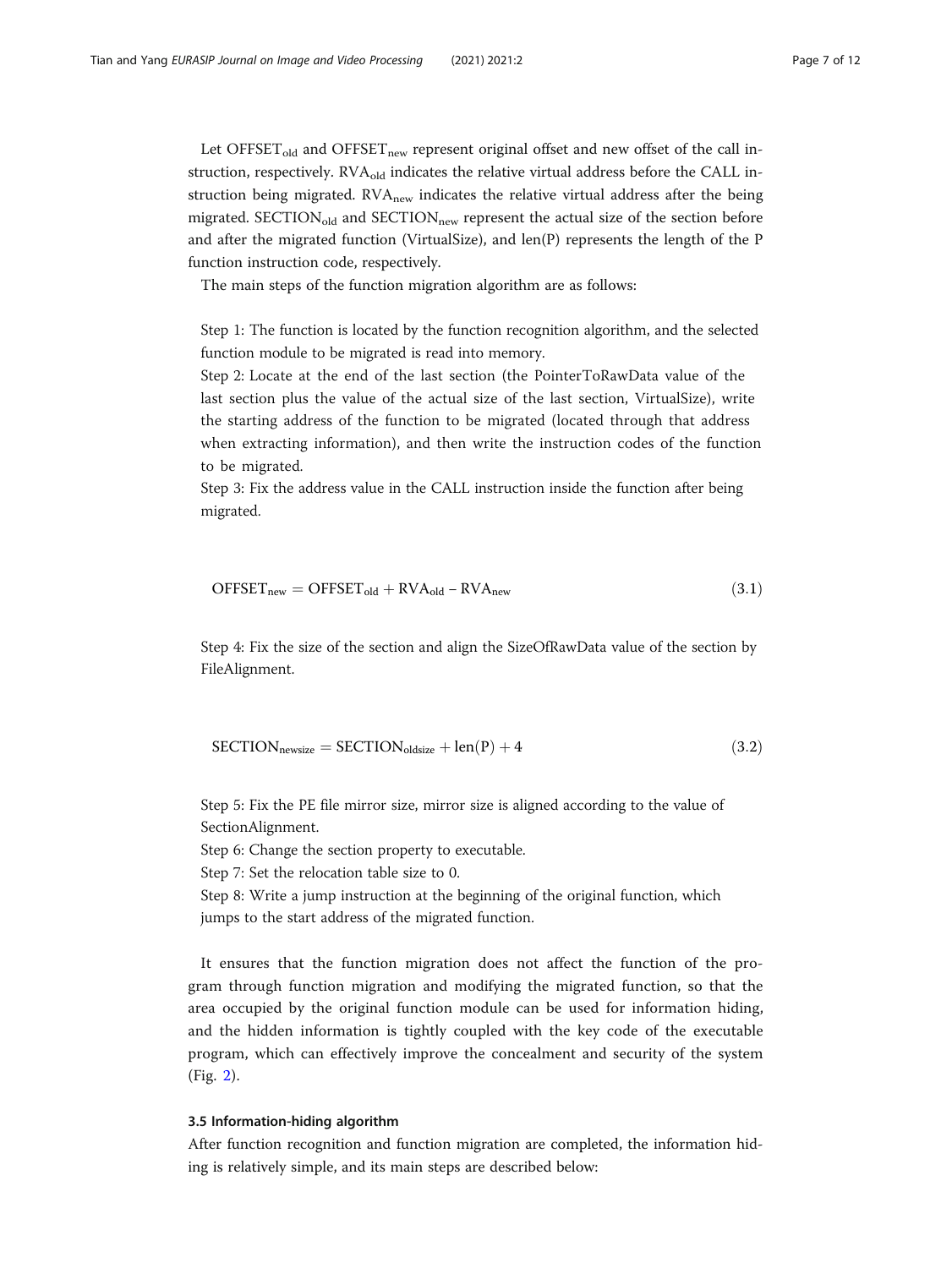<span id="page-7-0"></span>

Input: Original carrier PE file P, information to be hidden M, public key pk. Output: Hidden PE P′ file.

Step 1: Using the public key pk and asymmetric encryption algorithm RSA, the hidden information M is encrypted and the encrypted information  $M' =$  Encrypt (pk, M) is obtained.

Step 2: The code section of the original carrier PE file P is disassembled by using the disassembling engine.

Step 3: Use the function recognition algorithm to recognize function of the assembly code produced by step 2, record the start address and end address, length of each identified function, count the sum of the number of functions and function lengths of all the identified functions, and sort the number by the size of the function by the starting address.

Step 4: According to the length of the information to be hidden, move a function from small to large of function number to the end of the last section, and write the first 4 bytes of the start address of the function module to the original function address after migration.

Step 5: Write a jump instruction at the beginning of the original function, jump to the beginning of the migrated function, and then write the length of the hidden information and the hidden information.

Step 6: Determine whether the information is all hidden, if it is to turn to step 7, otherwise turn to step 4 repeat the same operation.

Step 7: Modify the size of the PE file section, the size of the mirror, and change the properties of the section to be executable.

# 3.6 Information extraction algorithm

Input: A PE file P' with hidden information, private key sk.

Output: Hidden information M.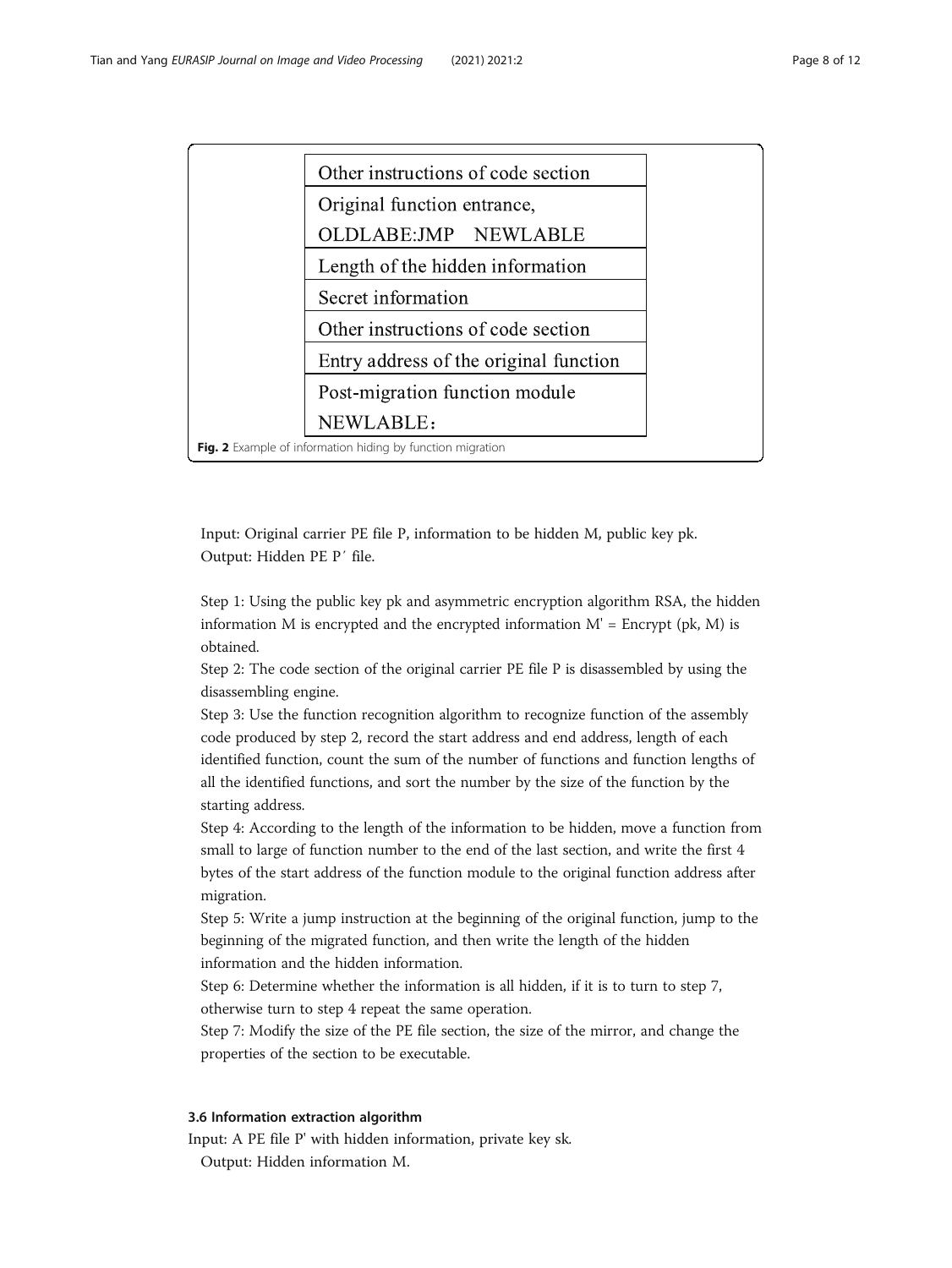<span id="page-8-0"></span>Step 1: Move 4 bytes forward from the end of the last section and record the current pointer position SectionAddr.

Step 2: With SectionAddr as the starting address, read the contents of 4 cells as the address value Adrr, and determine whether the address is a JMP instruction for the unit where Adrr is located, or then the value of SectionAddr minus 1, continue to scan forward.

Step 3: If the jump instruction jumps exactly to the location where SectionAddr 4 is located, then the location of SectionAddr 4 is the post-migration function, and the starting address of the original function is in the two-word unit where SectionAddr is located, and then the transfer step 4, Otherwise, the value of Section Addr is reduced by 1, read 4 bytes in a row, and continue to scan forward. Step 4: Read the starting address of the original function from the two-word unit where SectionAddr is located, skip the JMP instruction, read the length of the hidden information Len, and begin to extract hidden pieces of information that are len bytes in length.

Step 5: Determine whether the value of SectionAddr points to the beginning of the last section, and if so, the reverse scan ends, otherwise the value of SectionAddr is reduced by 4 and then transferred to step 2.

Step 6: The extracted pieces of M' secret information are reversed into secret information.

Step 7: Using the private key sk and asymmetric encryption algorithm RSA, the watermark information M' is decrypted. The decrypted information  $M =$ DeEncrypt(sk, M') is obtained (Where  $M$  is plaintext).

# 4 Experimental results and discussion

# 4.1 Results of the experiment

The PE files used in the experiment consist of three different types of files: some from the windows operating system's own applications, located in the windows system32 folder, such as notepad.exe, write.exe, winmine.exe, etc. Part of it is a common desktop application for users, such as qq.exe, thunder.exe, winRAR, 360sd.exe, and part of the application written for yourself. From which 200 PE files are randomly selected as test programs for experimentation.

In the experiment, the watermark information is embedded in all functions identifiable in each tester. The results of the experiment are as follows:

| <b>Filename</b> | File length<br>(bytes) | Number of identified<br>functions | <b>Function (average)</b><br>length) | <b>Total hidden</b><br>capacity (bytes) | Bit<br>rate |
|-----------------|------------------------|-----------------------------------|--------------------------------------|-----------------------------------------|-------------|
| write.exe       | 5,632                  | $\overline{4}$                    | 52.75                                | 211                                     | 3.7464      |
| notepad.exe     | 66.560                 | 59                                | 220.7966                             | 13027                                   | 19.5718     |
| telnet.exe      | 85.504                 | 111                               | 188.4505                             | 20918                                   | 24.4644     |
| winmine.exe     | 119.808                | 67                                | 98.25373                             | 6583                                    | 5.4946      |
| qq.exe          | 99.744                 | 40                                | 142.525                              | 5701                                    | 5.7156      |
| 360sd.exe       | 1.697.400              | 2805                              | 193.3323                             | 542297                                  | 31.9487     |
| thunder.exe     | 1,808,176              | 4086                              | 132.0952                             | 539741                                  | 29.8500     |

Table 2 Embedded capacity and bit rate of function migration methods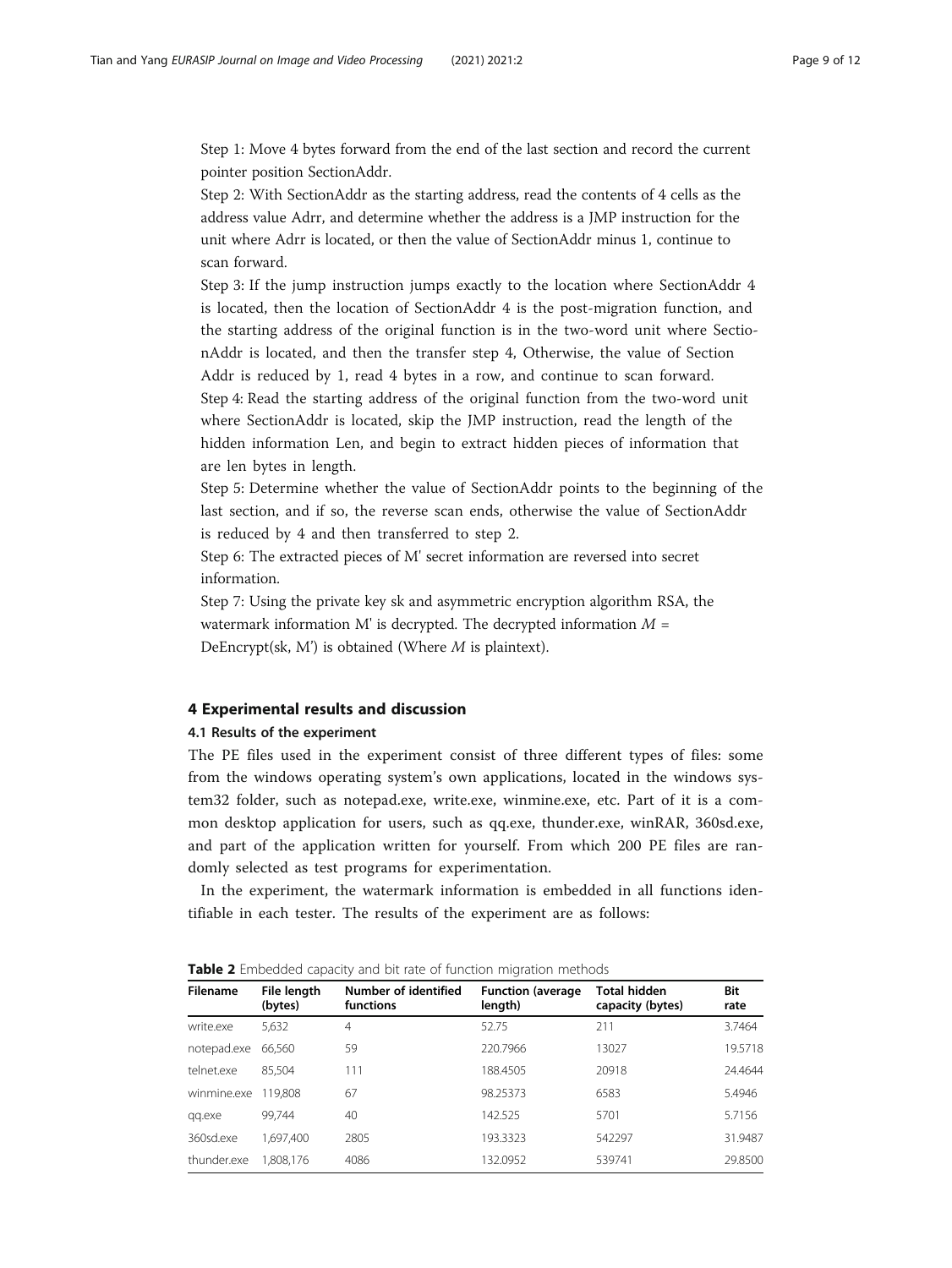<span id="page-9-0"></span>As can be seen from Table [2,](#page-8-0) in general, the larger the file, the stronger the function, the more functions are recognized, the greater the hidden capacity.

# 5 Discussion

# 5.1 Covert analysis

The function migration method suggested in this paper moves the recognized function module to the last section to hide information in the original function code area. Using the services provided by the [www.virscan.org](http://www.virscan.org) website, the hidden PE file upload server will be hidden for virus scanning, the results show that the file is normal (the website provides up to 37 types of antivirus engines). Ability to resist the detection of common anti-virus software and the analysis of static reverse analysis tools.

## 5.2 Embedded capacity

The embedded capacity of a normal function migration method is related to the size of the PE file and the number of static library functions called in the file. In general, the larger the PE file, the more complex the function, the more static library functions are called, the more functions that can be identified and can be migrated, and the greater the embedded capacity.

## 5.3 Anti-filling attack experiment

Hiding information in the redundant space of the PE file, there are insufficient gaps in the hidden information that is too centralized, hidden location is easy to expose, hidden capacity is small, and the hidden information will be destroyed by filling the known redundant space with full 0 or full 1. Extending the last section of the PE file or adding a section to hide information, while solving the problem of hidden capacity, but as with the use of redundant space for information hiding, there is an over-concentration of information, hidden location disclosure problems, and because there is no integration with the program's main functional code, Using a full 0 or full 1 to fill forward from the end of the last section will break the hidden information, but the program will still function properly.

The function-based method is to hide the information in the original function code area by migrating the function code of the recognized system function or user-defined function to the last section of the PE file. Because the information is hidden in the code area of the original function module of the PE file, when using full 0 or full 1 to fill the attack forward from the end of the last section, the hidden information is not broken, while the fill attack will destroy the original function code that is migrated, resulting in the program not being able to run. Take notepad.exe, a notepad.exe that comes with the Windows operating system, for example, after using the function migration method to hide the information, the program can function properly and extract the hidden information.

The traditional method is to hide the secret information in the redundant space, data resource segment, and import table of PE file. There are some shortcomings, such as the known redundant space, the too concentrated hidden space, the easy destruction of hidden information, and the loose association between the hidden information and the key code of the program. Compared with the previous methods, the method proposed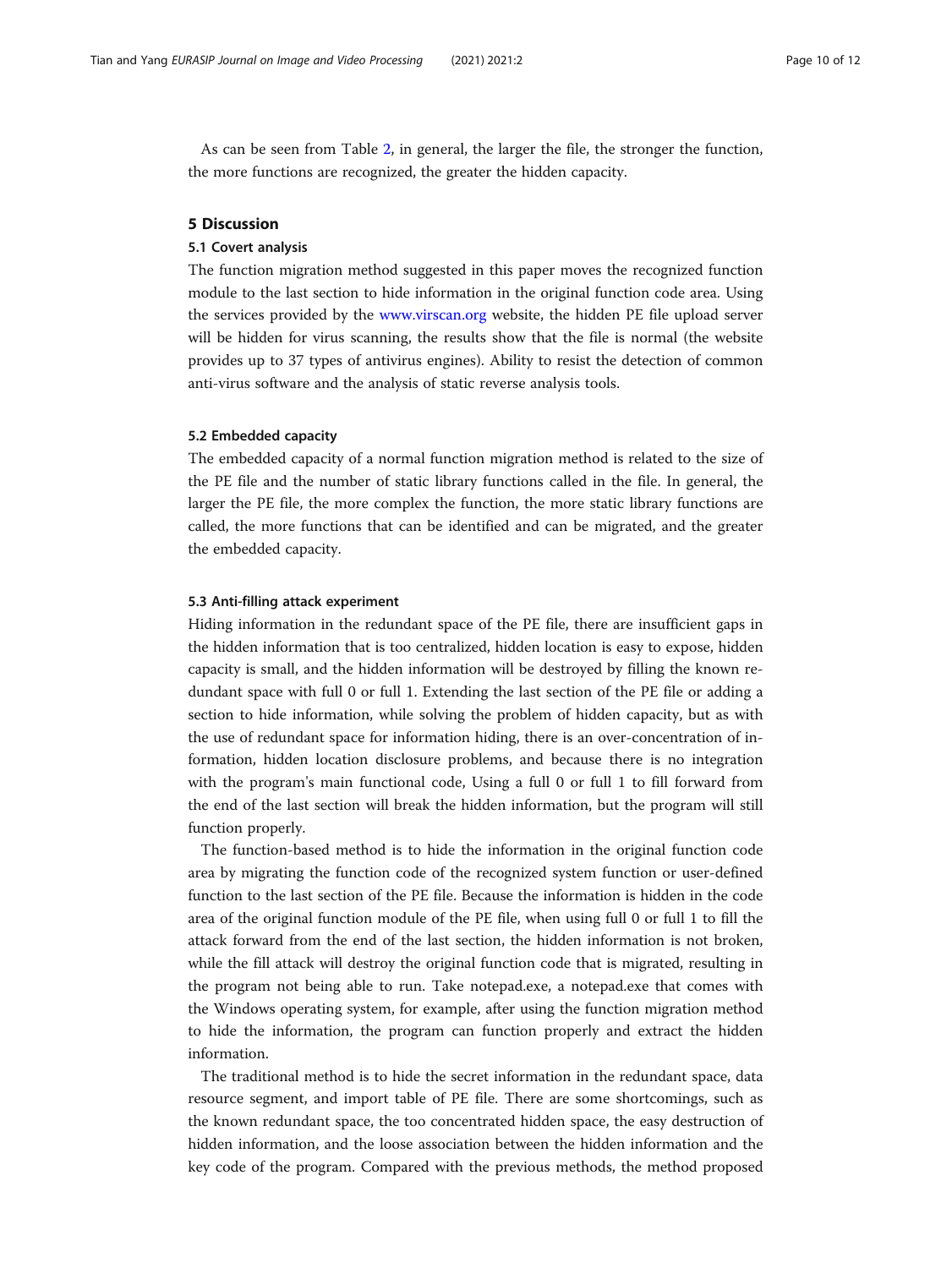in this paper overcomes their shortcomings. Our method is to fuse the secret information with the instruction code of the program through function migration and store it in the code segment. The hidden information is scattered, and the adversary is difficult to determine the location of the secret information and instruction code, and the hidden information is coupled with the key code of the program. Once the secret information in the program is destroyed, the program will not be executed correctly. So, it is more secure and capable of resisting attacks than the previous methods.

# 6 Conclusion and future work

In this paper, a large-capacity information hiding algorithm based on function migration is presented. The PE file code section is disassembled through the disassembling engine processes functions recognition, and shifts the codes of recognized function. The design implements an algorithm that hides information by migrating the functional code of an identified static library function or user-defined function to the last section of the PE file. In this way, the hidden information is combined with the main functional code of the PE file, and the hidden information is coupled with the key code of the PE file, which further enhances the concealment and anti-attack of the system. The theoretical analysis and experimental results show that, compared with similar algorithms, the proposed algorithm integrates the information to be hidden with the program instruction code through function migration, and the algorithm hides the capacity and concealment, strong ability to resist attacks.

#### Abbreviations

PE: Portable executable; IAT: Import address table; RVA: Relative virtual address; DLL: Dynamic link library; MMX: Multimedia extensions; SSE: Streaming SIMD extensions

#### Acknowledgements

Thanks to the anonymous reviewers for their constructive suggestions to help improving this paper.

#### Authors' contributions

Our contributions in this paper were that the first author (Zuwei Tian) participated in the designing of the scheme and drafted the manuscript. The second author (Hengfu Yang) carried out code design, the experiments and participated in designing of the scheme. All authors read and approved the final manuscript.

### Authors' information

Zuwei Tian received the B.E. degree in computer engineering from Xiangtan University, China, and the master's degree of computer science from National Defense Science and Technology University, China. He received the Ph.D. degree from Hunan University, China. He is a computer science professor of Hunan First Normal University, China. He leads a team of researchers and students in the areas of Information Security, such as information hiding. He has published more than 20 journals articles and his research has been funded by Natural Science Foundation Committee of China.

Hengfu Yang received the B.E. degree in computer engineering from Xiangtan University, China, and the master's degree of computer science from GuiZhou University, China. He received the Ph.D. degree from Hunan University, China. He is a computer science professor of Hunan First Normal University, China. His research interests include information hiding, image processing, and multimedia security.

# Funding

This work is supported in part by the National Natural Science Foundation of China (61373132, 61872408), the Key Laboratory of informationization technology for basic education in Hunan province (2015TP1017), Hunan provincial higher education reform research project (2012[528]), Project of research study and innovative experiment for college students in Hunan Province(2017[873]).

#### Availability of data and materials

The datasets used and analyzed during the current study are available from the corresponding author on reasonable request.

#### Competing interests

The authors declare that they have no competing interests.